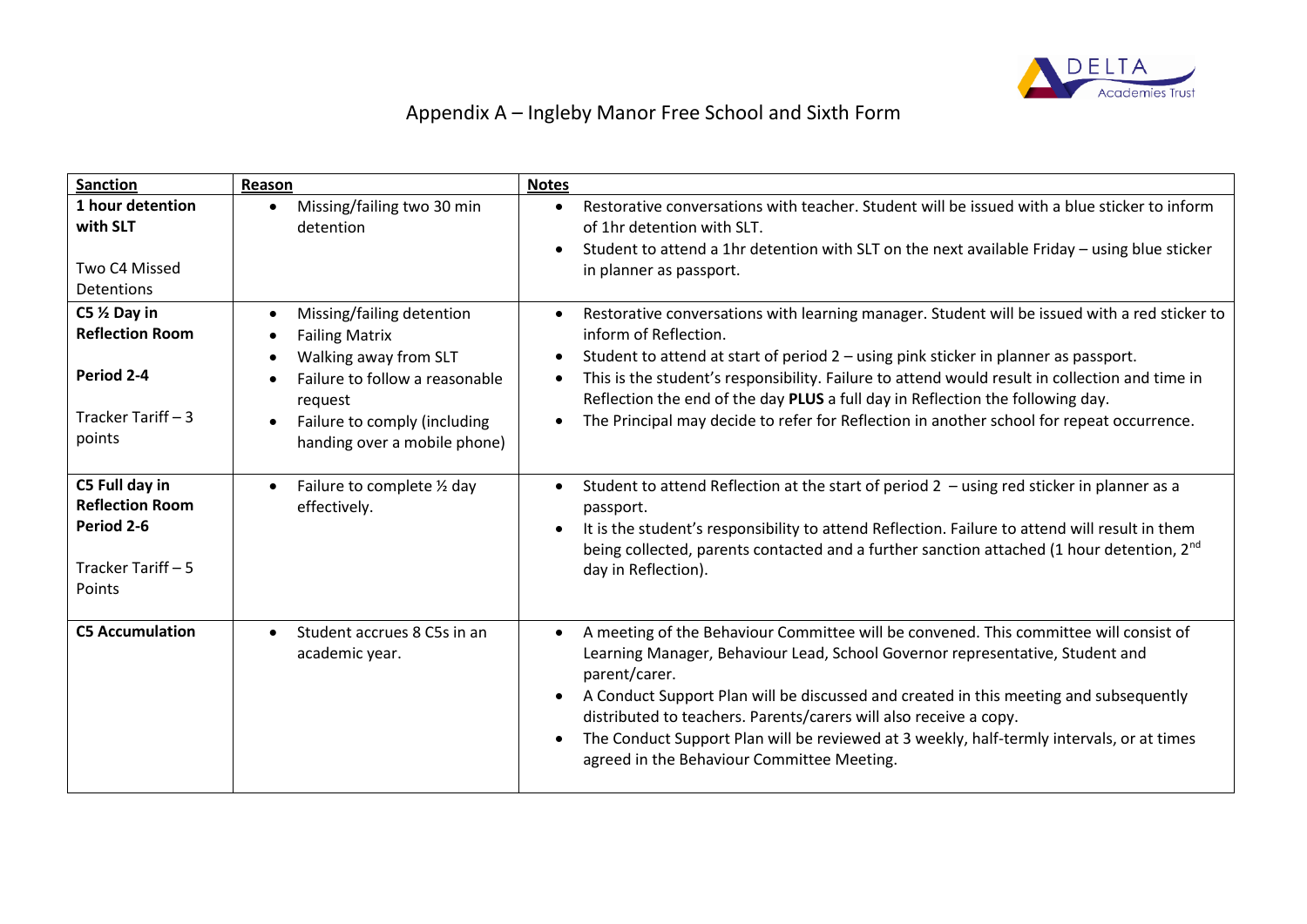

## Appendix A – Ingleby Manor Free School and Sixth Form

| <b>Reflection in an</b><br>alternative | Swearing at a member of staff<br>Violence or threatening     | Please note this sanction is at the Principal's discretion and may be a FTE if deemed more serious. |
|----------------------------------------|--------------------------------------------------------------|-----------------------------------------------------------------------------------------------------|
| Academy/School-                        | behaviour towards others                                     |                                                                                                     |
| <b>Alternative to FTE</b>              | Breach of health and safety<br>Failure to complete RR (after |                                                                                                     |
| l Tracker Tariff – 5<br>Points         | two days)                                                    |                                                                                                     |

#### **Scenario 1**

| Student misses a | ½ day (p2-4) in RR  | Fails to attend | $\frac{1}{2}$ day (p2-4) in RR | Fails 1/2 day RR or fails | Full day (p2-6) in RR |
|------------------|---------------------|-----------------|--------------------------------|---------------------------|-----------------------|
| detention        | 30 minute detention | detention.      | 1 hr detention with            | to attend detention.      | 1 hr detention with   |
|                  | re issued           |                 | -SLT                           |                           | -SLT                  |
|                  |                     |                 |                                |                           |                       |

#### **Scenario 2**

| Student fails in RR 1/2 | Spends remainder of | Completes full day (p2-6) in RR next day |
|-------------------------|---------------------|------------------------------------------|
| dav                     | day in designated   |                                          |
|                         | space within the    |                                          |
|                         | school              |                                          |

#### **Scenario 3**

| Student fails in RR 1/2 | Spends remainder of | Full day in RR | Fails full day in | I Spends remainder of day | Student receives an FTE. |
|-------------------------|---------------------|----------------|-------------------|---------------------------|--------------------------|
| l dav                   | day in designated   | $(p2-6)$       | <b>RR</b>         | in designated space       |                          |
|                         | space within the    |                |                   |                           |                          |
|                         | school              |                |                   |                           |                          |